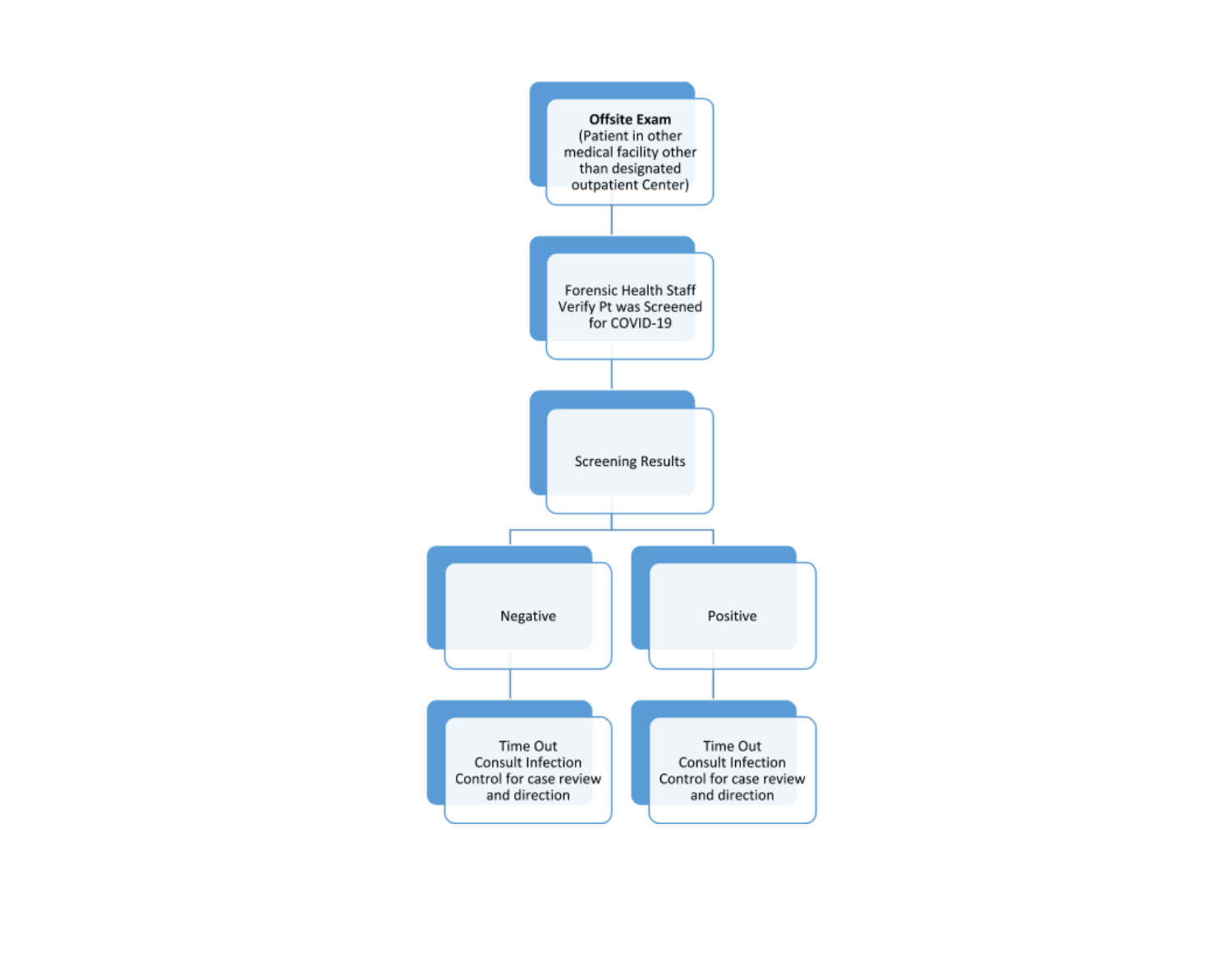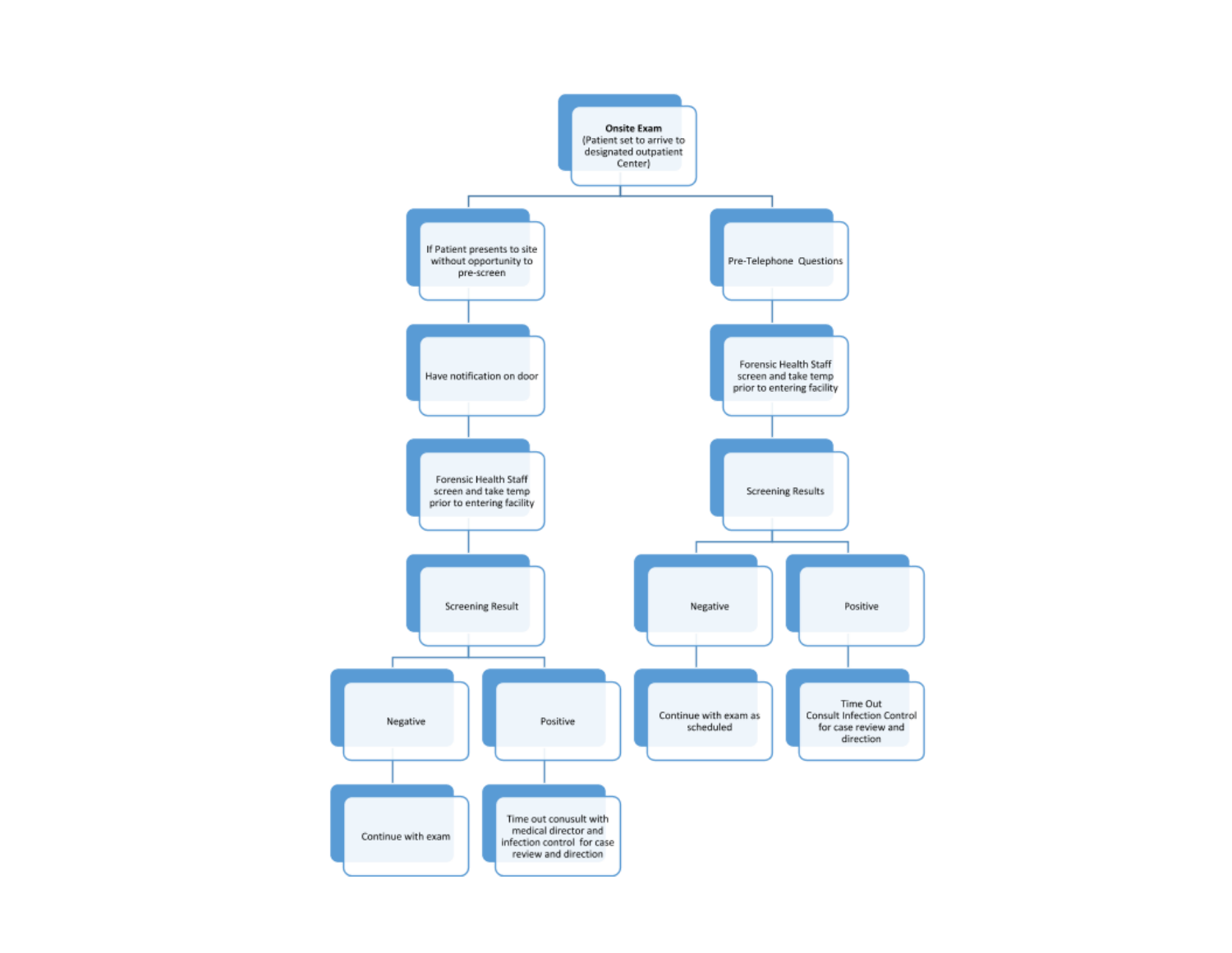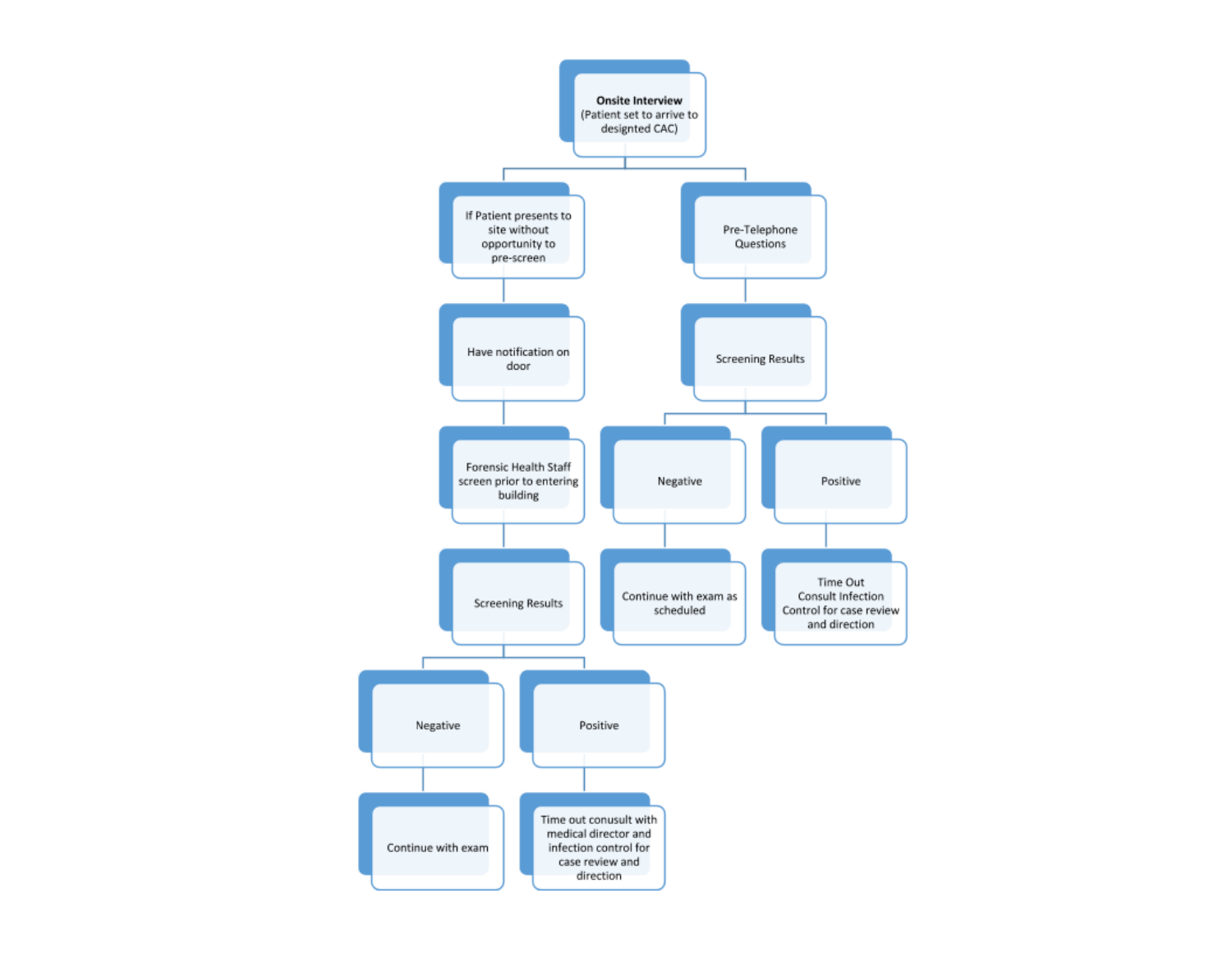- 1. Receive call from Law Enforcement or Child Welfare Services (\*follow appropriate deferral process) for forensic interview appointment
	- a. Gather case information/complete CAP Intake Form.
	- b. Notify requesting agency regarding COVID-19 Prescreening Protocol
	- c. Schedule with appropriate forensic interviewer
	- d. Notify appropriate nurse, who will contact detective/ triage for non-acute exam
	- e. Create Outlook appointment, include all CAP team members
	- f. COVID-19 Prescreening tool complete within 24 hours of appointment
- 2. Create new folder for patient ( in Secure Forensic Reports Drive, CAP) with the following three sub folders
	- a. FI Report
		- i. Anatomical Drawings
	- b. FI Video
	- c. Misc. Forms
		- i. CAP Telephone-Intake Form
		- ii. CAP Face Sheet
		- iii. COA fillable ?
		- iv. Patient labels
		- v. Family Needs Assessment Form
		- vi. Discharge Plan Form
- 3. Create patient label in Word Document, save in patient chart in Misc. Forms Folder
- 4. Forensic Interviewer arrives to the Center
	- a. Get new chart (premade charts)
	- b. Print CAP Face Sheet
	- c. Print patient labels, full sheet
	- d. Place patient labels on chart and on other misc forms
- 5. When patient arrives to the Center
	- a. Ensure prescreening was done, otherwise follow appropriate algorithm
	- b. Obtain appropriate signatures for COA
	- c. Provide caregiver with Family Needs Assessment Form and instruct him/her to call (? Number on form, needs to be updated) Case Coordinator for immediate telephone case consultation. Caregiver can use his/her own phone, or can use the handheld phone located in hallway.
- 6. Case Coordinator to complete needs assessment via telephone consult. Complete Discharge Plan Form and print for interviewer to provide to caregiver prior to leaving the Center.
- 7. Interviewer will follow steps in setting up and stopping video recording for interview.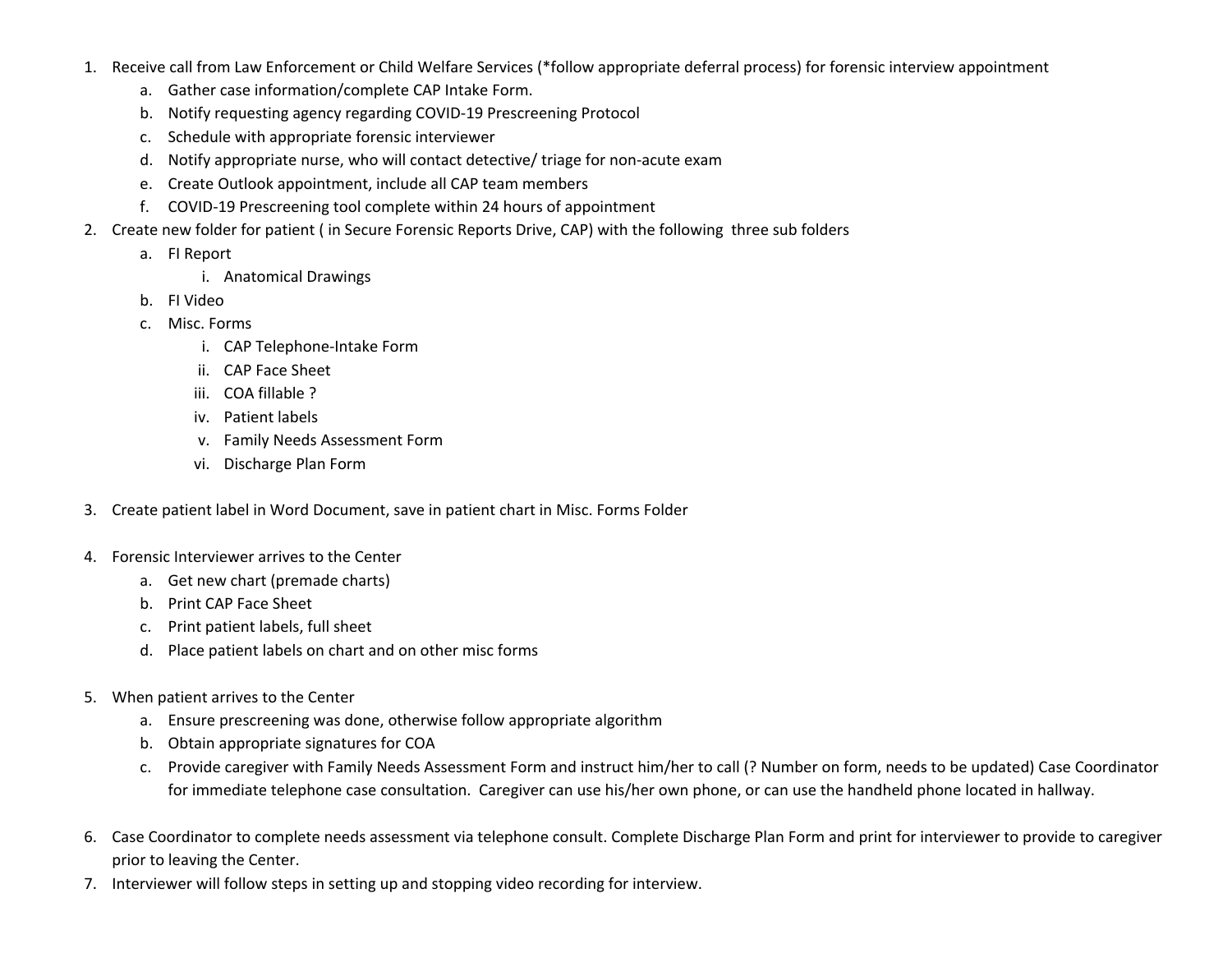- a. Save recording in secure forensic drive, in patient's chart under FI Video folder
- 8. Interviewer will scan the following forms in patient's chart under Misc. Forms
	- a. Signed COA
	- b. Completed Family Needs Assessment
	- c. Anatomical Drawings
	- d. Therapy Referral
- 9. Interviewer will debrief with case coordinator and see if any follow up is needed
- 10. Interviewer will wipe down all touched items in lobby, admin office, observation room, and interview room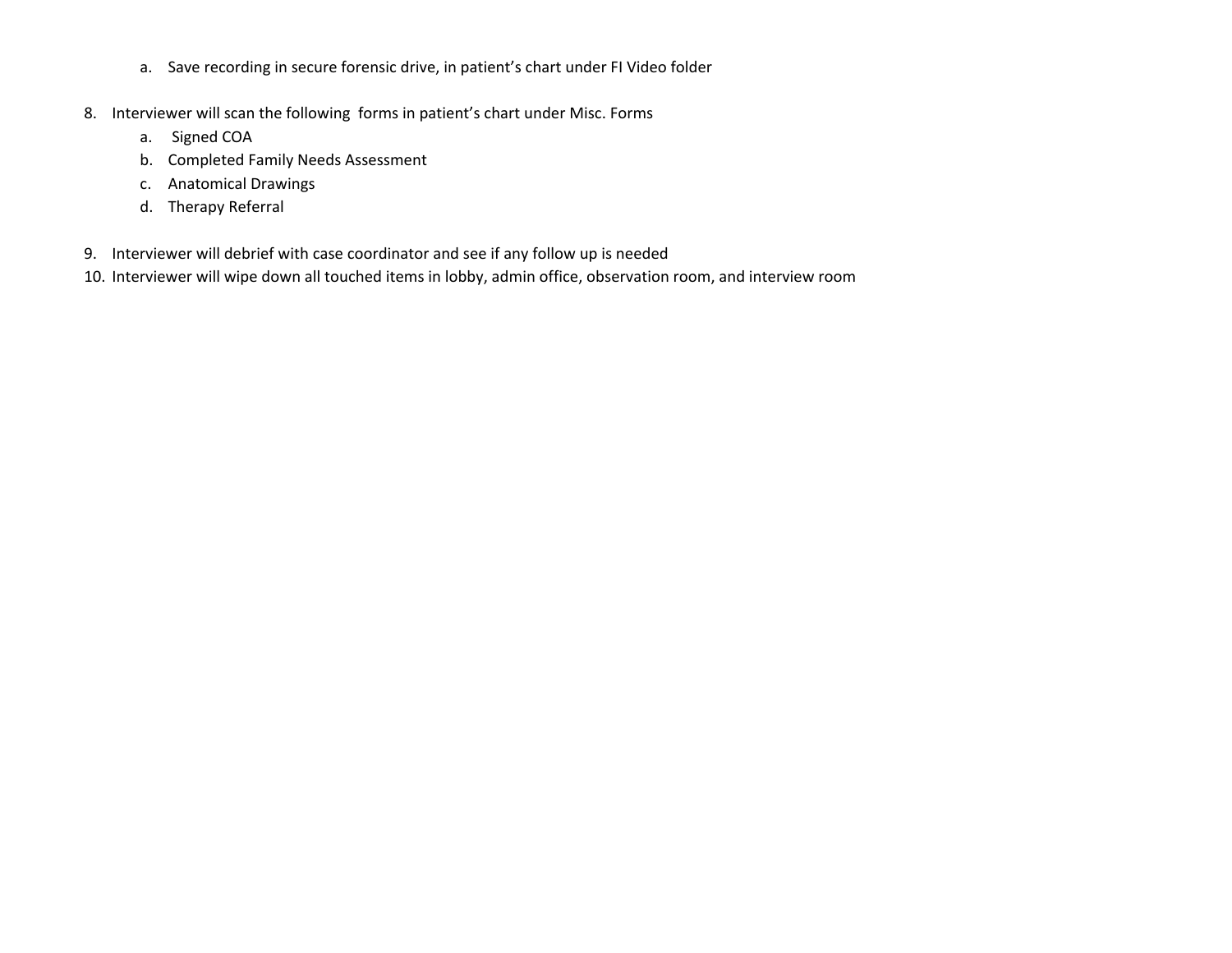